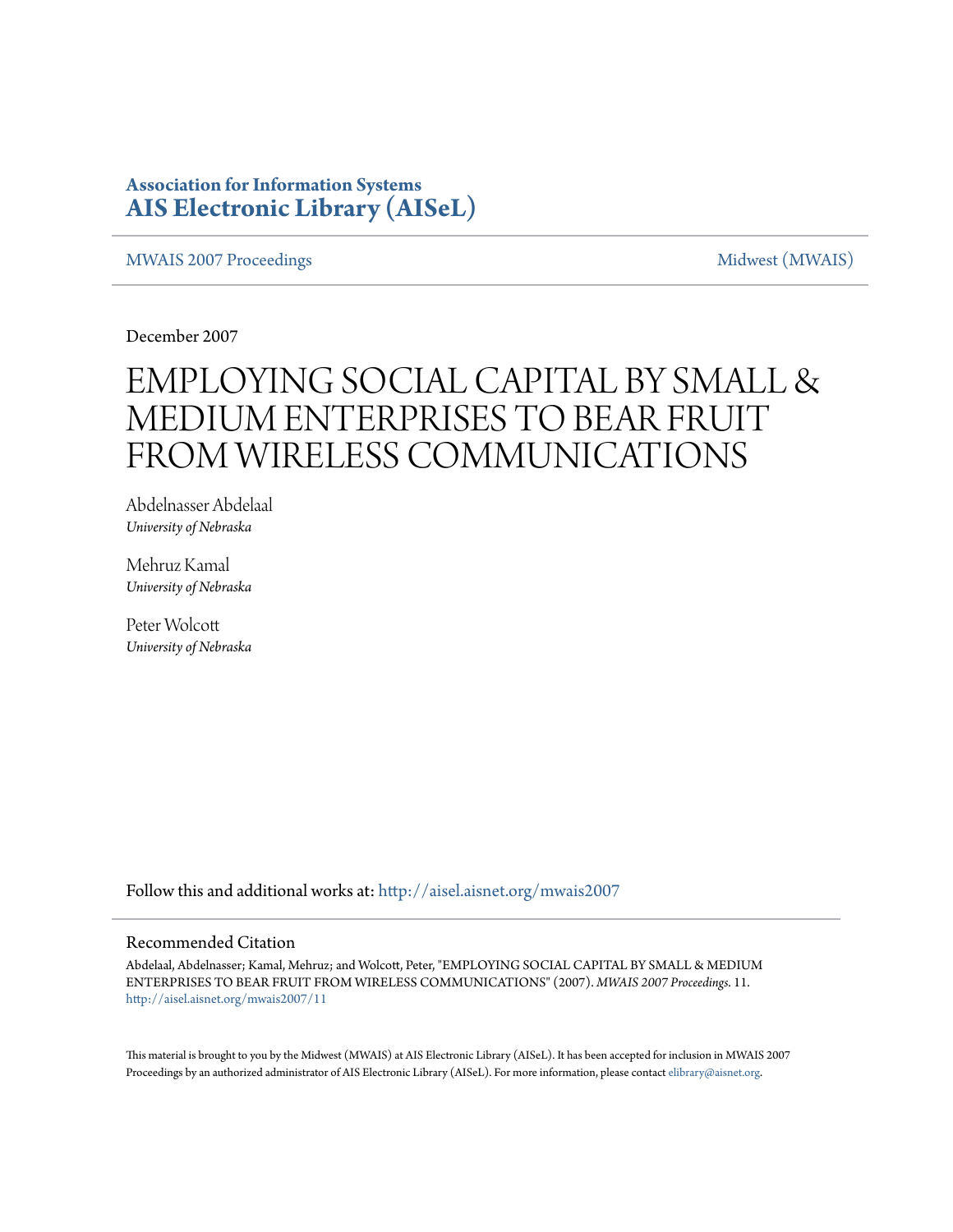## **EMPLOYING SOCIAL CAPITAL BY SMALL & MEDIUM ENTERPRISES TO BEAR FRUIT FROM WIRELESS COMMUNICATIONS**

Abdelnasser Abdelaal **Mehruz Kamal** University of Nebraska University of Nebraska aabdelaal@mail.unomaha.edu mkamal@mail.unomaha.edu

**Peter Wolcott**  University of Nebraska pwolcott@mail.unomaha.edu

#### **ABSTRACT**

*Wireless and mobile communications can save Small and Medium Enterprises (SMEs) significant time, money, and effort due to the mobility, flexibility, and ease of use mobile devices provide. SMEs that use such innovations can improve productivity, decrease costs, and enhance the quality of the business process. Lacking technical skills and financial resources, SMEs need special support from local communities and governments in order to survive the severe competition of big chain stores. This paper proposes a model for SMEs to adopt new innovations—those of wireless communications—by employing social capital. We have used a case study approach to show that social networks can supplement the lack of technical skills and financial resources of SMEs and enable them to benefit from emerging wireless technologies. The contribution of this study lies in bringing awareness of utilizing social capital and community resources to incorporate emerging innovations and improve the competitiveness of SMEs.* 

#### **KEYWORDS**

Social Capital, SMEs, Wireless Communications

#### **INTRODUCTION**

Facing competition from big chain stores and lacking financial resources, Small and Medium Enterprises (SMEs) must explore new ways to improve productivity, increase market share, and decrease costs. These new ways include building partnerships with local societies and organizations and taking advantage of new innovations. The goal of this paper is to tie together three prominent issues of today*—*that of social capital, SMEs, and wireless communications. All three entities have received much attention in research and in practice, but little work has been done to integrate the three of them. Incorporating wireless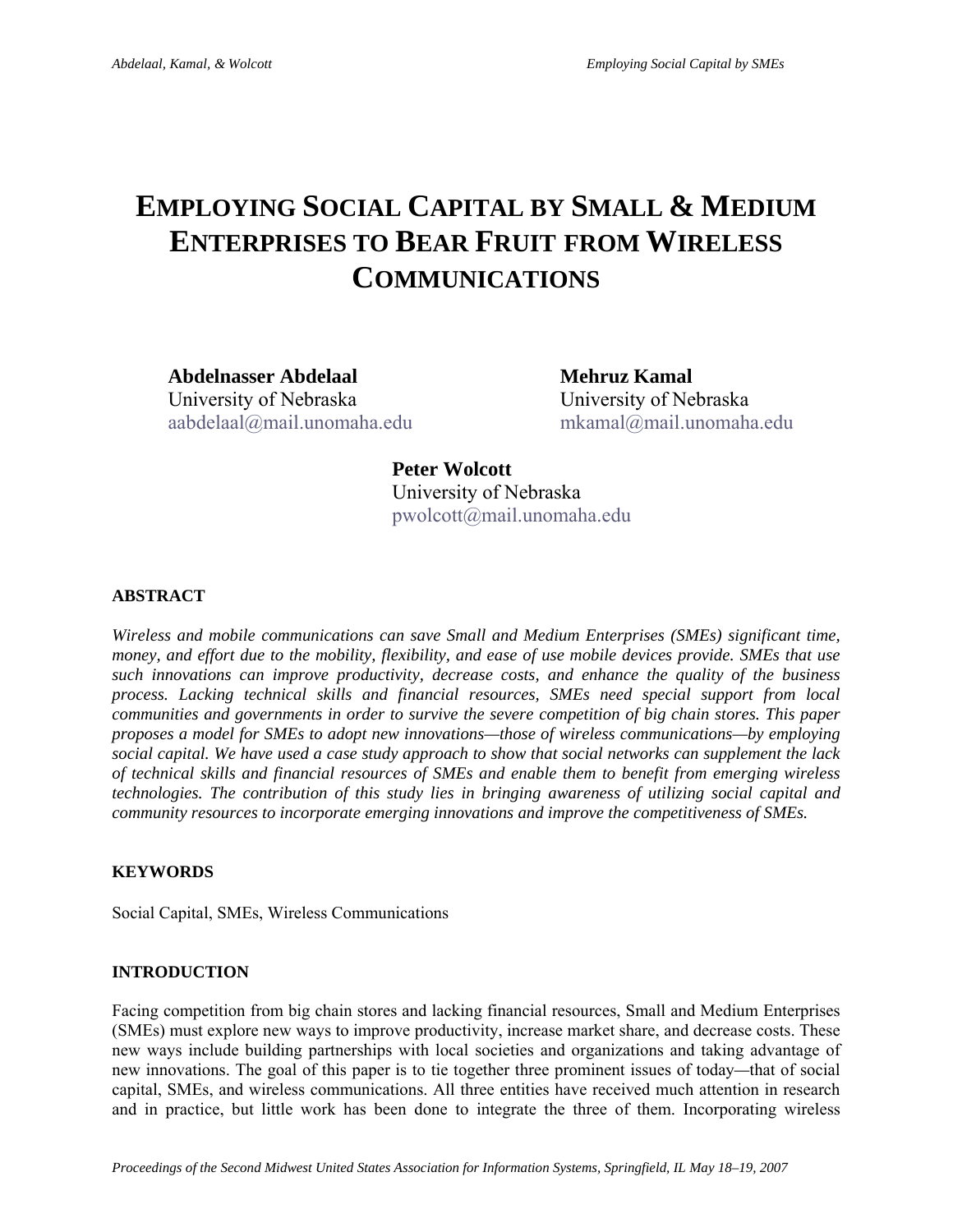communications can save SMEs significant time, money, and efforts due to their mobility, flexibility, and ease of use. A study by Sage Research (2001) concluded that wireless communications can save from \$150 to \$750 per week per user in the health sector. SMEs, particularly in underserved and rural communities, should collaborate with local communities, non-profit organizations, and local governments to establish strategic collaborative partnerships, including adopting new innovations and facilitating access to financial resources, to maneuver through obstacles in the business arena (Abdelaal and Ali 2006; Boethel, Averett, and Jordan 2003). Since SMEs constitute a vital part of a community's economic landscape, we address the following research question: *How can SMEs utilize social capital to take advantage of new innovations to improve business performance?*

We have conducted a case study of an SME to show that social capital and community support can supplement lack of financial resources and help SMEs to adopt new innovations such as wireless communications. The main contribution of our study lies in proposing a model that provides insight into the role that social capital can play for SMEs in substituting lack of financial resources and facilitating adoption of innovative technologies. The paper is organized as follows: the next section provides background on social capital, SMEs, and innovation. Sections following it talk about details on the case study and the proposed model. The paper ends with some concluding remarks and implications for future research.

#### **SOCIAL CAPITAL, SMALL BUSINESSES, & INNOVATIONS**

Social capital is a key concept in business, economics, political science, organizational behavior, and sociology. Literature on social capital has investigated the effects that it has on various segments of business activities and in the overall economy of communities. Some of the popular definitions in use today have been adapted from Bourdieu (1983) who refers to social capital as "the sum of the resources, actual or virtual, that accrue to an individual or a group of people by virtue of possessing a durable network of more or less institutionalized relationships of mutual acquaintance and recognition." Working off Bourdieu's definition of social capital, Coleman (1988) provides his perspective to the term by stating, "Social capital is defined by its function. It is not a single entity, but a variety of different entities, with two elements in common: they all consist in some aspect of social structures, and they facilitate certain actions of actors within the structure." Lin (2001) defines social capital as "the investment in social relations with expected returns in the marketplace." It is evident from these different definitions that social capital refers to the characteristic of social interactions and networks that can provide value added resources to a society. Impacts of social capital can be broadly classified as (1) getting information (Granovetter 1973); (2) transfer of knowledge, innovation, and diffusion of technology or practices (Ahuja 2000; Brown & Duguid 1991); (3) combining complementary knowledge and helping solve problems (Greve & Salaff 2001; Von Hippel 1988); and (4) brokerage (Burt 2005).

Greve and others (2004) showed that a high degree of social capital helps bring about increased productivity of individuals working within a project-oriented environment that is devoid of any strict organizational routine. A study by Cooke and Wills (1999) looked at SMEs in three European countries and showed that adopting policies that promote new innovations helps build social capital and improves business performance. These studies provide evidence of the positive effects that social capital can have for SMEs.

Our focus in this paper is on how SMEs employ social capital in order to bear fruit from emerging innovations. In a study of technology innovation within chemical industries, Ahuja (2000) showed that the number of direct and indirect ties of a firm is positively correlated with innovation output. Brown and Duguid (1991) provide insight into how informal communities-of-practice within organizations collaborate to exchange perspectives and form communities-of-communities to promote learning,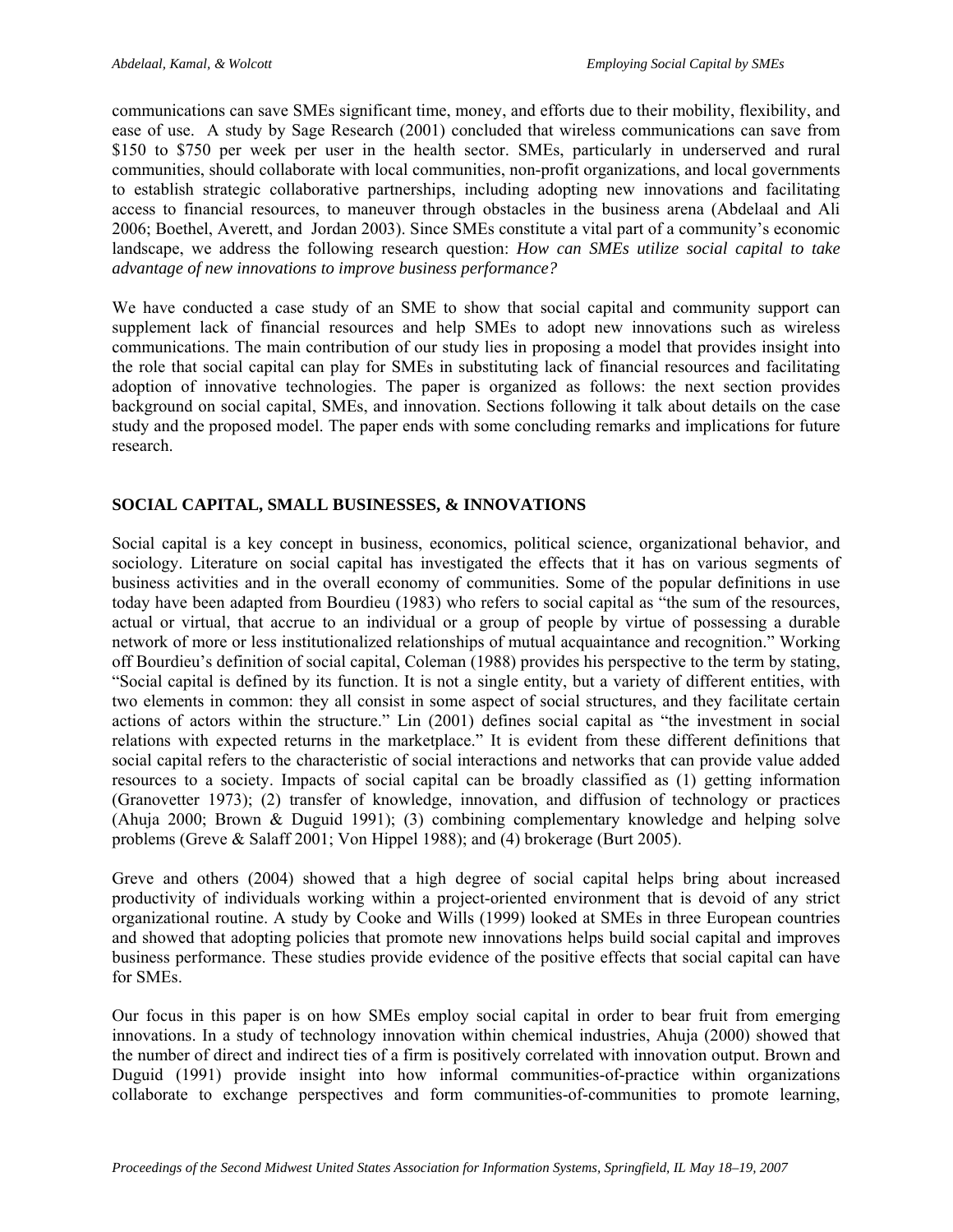working, and innovating. Both these studies show the positive impact of collaborative business relationships on adopting new technology innovations.

Akkeren and Harker (2003) conducted a study on Australian SMEs and their need for mobile technology such as the mobile Internet to supplement their business activities. The study revealed three possible areas of application: communication (through the use of email), e-commerce (to help trade with suppliers and customers), and security (to assist in monitoring the premises of the business). A report by Vodafone (2005) showed that more than 85% of SMEs in South Africa and 90% in Egypt used mobile phones to increase profit margins. By using mobile phones, businesses reduced travel cost and time, increased the number of customers, increased product turnover, and streamlined administration. A report by T-Mobile (2006) noted that efficient use of mobile technologies by SMEs to handle customer-related issues can improve customer relationships and the competitiveness of the firm.

#### **THE RESEARCH PLAN**

This paper develops a model that depicts the role of social capital in substituting the lack of financial resources that are necessary for SMEs to adopt wireless communications. We used a case study to show how social capital serves as a key driver to enable SMEs to be aware of and to reap the benefits of such innovation. In this case study, a group of students from an IT for development class at a university volunteered and installed a WiFi wireless system for a small business in Omaha, Nebraska, using recycled equipment. Research data was collected from multiple sources: 1) through action research during the implementation of the project, and 2) from brainstorming sessions of nine students and two professors of the class. Based on this case study and the literature review, we developed a model for taking advantage of the social capital in society to integrate wireless communications into the business process of a small business. Social capital in this context includes providing a technology business plan to the small business, using students' technical skills for the project implementation, and using university donated recycled equipment. We argue that the social capital, provided by the students in the IT for development class, compensated for the lack of financial resources and technical skills needed by the small business being studied in order to adopt wireless communications for access to information, market penetration, and cost reduction.

#### **THE HALFWAY HOUSE CASE**

The business process of the Halfway House is facilitating the rehabilitation and reintegration of former drug abusers into the community. It provides this group of people with support and consultation and helps them to recover. The owners plan to expand the facility to become a treatment campus for a large number of individuals. While this business is a successful treatment facility, it lacks financial resources, IT infrastructure, and manpower. One major need of the Halfway House was a means of providing guests with easy access to the Internet to enable them to benefit from the wide range of resources on the Web. The owner lacked the necessary IT skills to employ wireless communications and IT in general in the business process. To satisfy the requirements set forth by the business owner, the IT students developed a technology business plan and installed a wireless system through a service learning class. A win-win partnership among all the parties evolved. The university donated the workstations through its IT recycling program. Students developed the technology plan and implemented the system at no cost for this small business. The university engaged with the local community, supporting a key component of its mission as a metropolitan university. Students obtained more IT skills and applied those in a real setting. The small business obtained a functioning system cost-free.

#### **CASE ANALYSIS**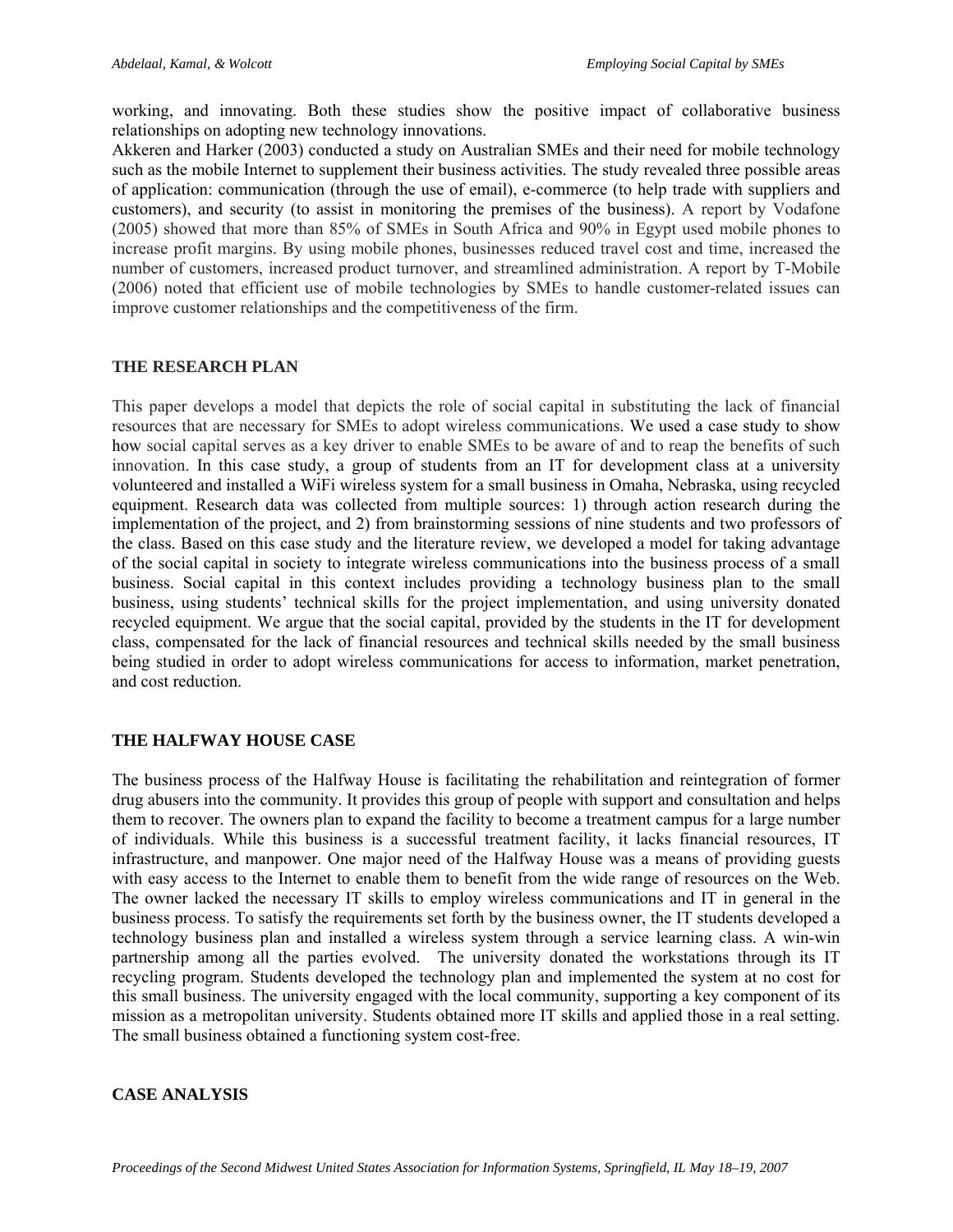In analyzing the data from our case study, we identified and classified the main factors and issues that were essential in incorporating wireless communications into the business process of the SME. Table 1 summarizes the Halfway House's use of wireless communications before implementation of the new wireless infrastructure. Based on discussions with the business owner and members of the service learning class, the table also shows some of the possible usages that the new wireless infrastructure will provide. Qureshi (2005) summarizes the ways ICTs help bring about development within a single organization or society. By using ICTs, SMEs may achieve better access to information and expertise, improve competitiveness and access to markets, enhance administrative efficiency, increase learning and labor productivity, and reduce poverty through job creation and wage increases. We used these factors to help categorize the brainstorming session outputs from participants in the project as well as the requirements specified by the business owner. In addition, the factors provide a theoretical basis from which to analyze the possible benefits that emerging ICTs can have for the Halfway House (Table 2).

|                         | <b>WiFi/LAN</b>                              | Laptop            | Mobile phone          |
|-------------------------|----------------------------------------------|-------------------|-----------------------|
| <b>Current usage</b>    | Only fixed cable internet connections        | Simple management | Simple management     |
|                         |                                              | operations        | operations            |
| <b>Suggested usages</b> | Build a WiFi network for seeking jobs,       | Database and      | SMS, video clips, and |
|                         | online tutorial, VoIP, access to information | accounting        | images                |

| Table 1. Current and Suggested Uses of the Wireless System by the Halfway House |  |
|---------------------------------------------------------------------------------|--|
|                                                                                 |  |

| Access to           | <b>Competition</b> /access | <b>Administrative efficiency</b> | <b>Learning and</b> | <b>Poverty</b> |
|---------------------|----------------------------|----------------------------------|---------------------|----------------|
| info/expertise      | to market                  |                                  | productivity        | reduction      |
| - Obtaining legal   | - Providing extra          | - Time and effort                | Residents           | Help residents |
| info from the Web   | facilities to residents    | savings $(e.g. to access info)$  | -Online tutoring    | to search jobs |
| - Access info       | (e.g. VoIP, emails,        | - Money savings (e.g.            | - Job market search | on the web     |
| about residents     | entertainment, web         | obtaining free equipment,        | The owner           |                |
| - Job market        | browsing, news,            | connecting few people at         | -Legal information  |                |
| search by residents | chatting)                  | little/no cost)                  | - How to run a      |                |
|                     |                            |                                  | business            |                |

#### **Table 2. The Impact of the Wireless System on the Halfway House Business**

The output from brainstorming sessions of the IT for development class, shown in Table 2, combined with background information on the Halfway House resulted in the identification of possible impacts that the new system could have on the business. For example, through the use of the Internet, the owners of the business could obtain legal information on activities affecting the business, such as new government policies for former convicts. In addition, the Internet will could enable the residents of the Halfway House to access online courses and search for jobs. Table 2 also shows administrative efficiencies that could be achieved. The system also could help the firm to increase competition, size, and productivity of the business.

#### **PROPOSED MODEL**

Based on this exploratory case study, we suggest a win-win partnership for integrating wireless communications in SMEs through social networks in the society. This partnership is a result of collaborative efforts between SMEs, government organizations, non-government organizations, IT students, recycling programs, and academic institutions. Table 3 shows the potential benefits for and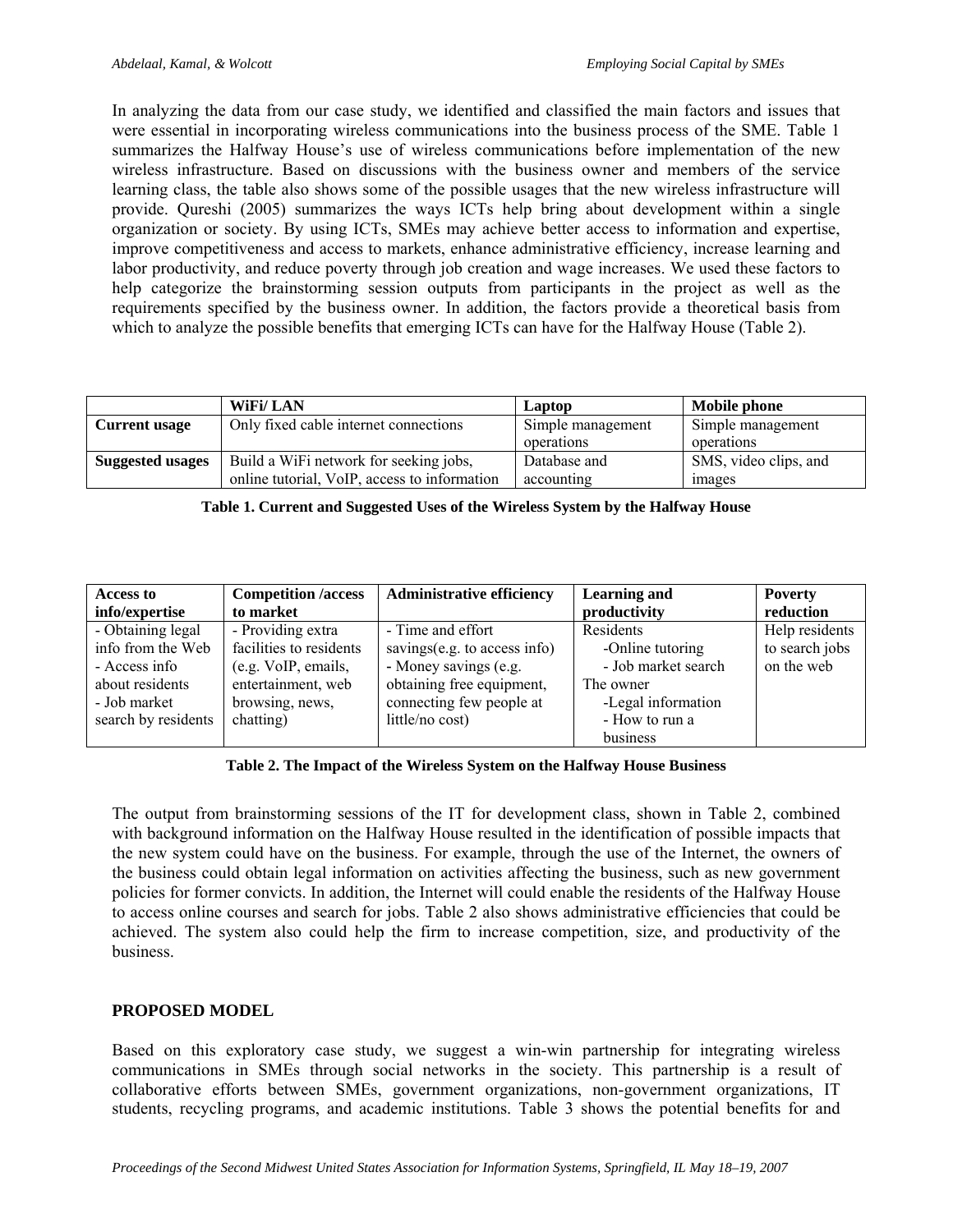contributions by each entity in such a partnership. For example, universities can help SMEs by providing skilled students for technical assistance to the business. In return, the university benefits through increased community engagement and education quality. Governments can participate by offering special tax treatments to SMEs and in return benefit through poverty reduction and an improved economy. Therefore, the wide range of benefits that various entities in a social network can bring to the business is evident. We developed our proposed model, shown in Figure 1, by integrating these different collaborative partners along with their contributions. Figure 1 shows the impact of wireless communications on SMEs through a win-win partnership. The main driver of this partnership is the potential social capital in the society and available resources in the community. This may include student contributions, recycled equipment, and open-source software. In addition, wireless communications benefit from the increased bandwidth of new wireless standards, free airwaves (e.g. 2.4 GHz), flat-rate of

|                                  | Government                                                                                                                                      | <b>SME</b>                                                                                    | <b>Students</b>                                                          | Recycling<br>programs                           | Academic<br>institutions                                          |
|----------------------------------|-------------------------------------------------------------------------------------------------------------------------------------------------|-----------------------------------------------------------------------------------------------|--------------------------------------------------------------------------|-------------------------------------------------|-------------------------------------------------------------------|
| <b>Benefits</b>                  | Social and economic<br>development, crime and<br>poverty reduction,<br>bridging the digital divide                                              | Increased<br>productivity, cost<br>savings, market<br>penetration, revenue<br>diversification | Learning<br>experience,<br>connections,<br>scholarships,<br>credit hours | Special tax<br>treatments.<br>brand<br>exposure | Community<br>engagement and<br>partnership,<br>grants, recruiting |
| <b>Possible</b><br>contributions | Frequency deregulation<br>fund, sponsorship, special<br>tax treatments, student<br>scholarships, hosting<br>WiFi facilities in public<br>places | Hosting the WiFi<br>facilities, funding<br>equipment, recycled<br>equipment,<br>management    | Manpower,<br>technical<br>support,<br>management                         | Equipment                                       | Manpower,<br>expertise,<br>technical<br>support, old<br>equipment |

#### **Table 3. A Model for Adopting Wireless Communications by SMEs Taking Advantage of Social Capital (adopted with modification from Abdelaal and Ali 2006)**

the Internet versus the metered rate of cellular systems, and the signal sharing among many users as shown in Figure 1. However, these WiFi systems have management, security, and reliability issues (Sage Research 2001). Nevertheless, a long-term partnership with academic institutions can help overcome these issues. Building such WiFi systems for SMEs will provide the necessary platform to bear fruit for the wide range of benefits of wireless communications. Laptops, PDAs, WiFi phones, wireless printers, and other wireless devices could be used to improve the business process of SMEs. The main applications are internet access and VoIP. Some of the main potential benefits include customer attraction, brand exposure, time saving, money saving, and flexibility (Sage Research 2001). Osterwalder and Pigneur (2004) believe that ICTs, in general, have the capabilities to improve business partnerships, offer shared value propositions, create multi-owned distribution channels, and increase profit from shared and diversified revenue streams.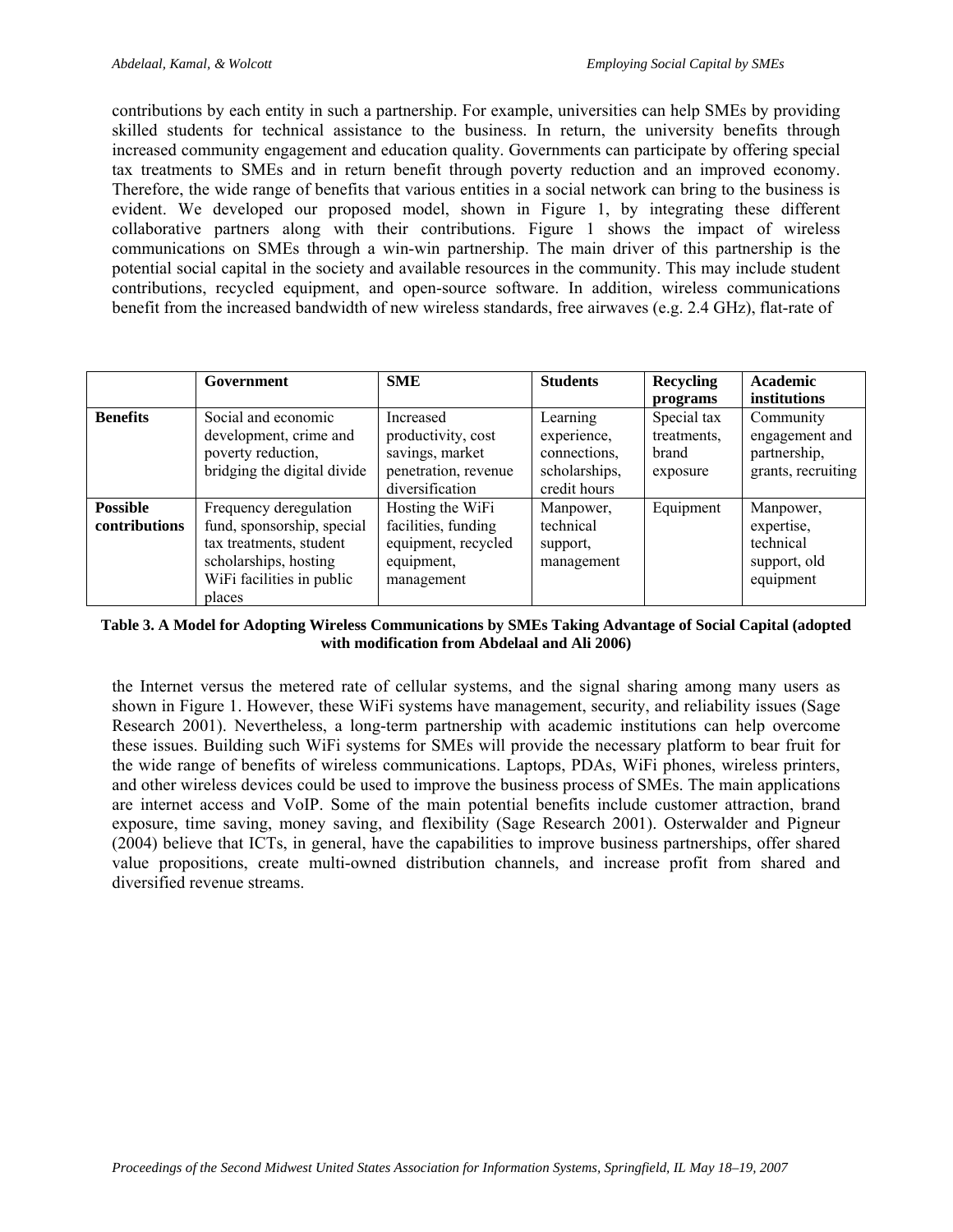

**Figure 1. Model for Integrating Wireless Communications in SMEs** 

#### **CONCLUSION**

The lack of financial and technical resources of SMEs can be supplemented by the social capital in the society. Social capital can enable SMEs to benefit from wireless communications and their wide range of benefits. A win-win partnership between SMEs, academic institutions, IT students and other volunteers, recycling programs, and government entities can facilitate the adoption of wireless communications in the SMÉ's business process. This partnership is motivated by the mutual benefits and incentives that each partner may obtain. The work presented in this paper is the first phase in an ongoing research project and subsequent work will focus on measuring the impact of the implemented wireless system on productivity, cost reduction, and overall business performance. We plan to validate and further refine our model by applying it to other SMEs in various settings and to collect data on user satisfaction with the new system.

#### **REFERENCES**

- Abdelaal, A., and Ali, H. "Ubiquitous Connectivity: A Framework for Business Models for Wireless Community Networks," *Proceedings of the Twelfth Americas Conference on Information Systems,* Acapulco, Mexico, August 4–6 2006.
- Ahuja, G. "Collaboration Networks, Structural Holes, and Innovation: a Longitudinal Study," *Administrative Science Quarterly* (45), 2000, pp. 425–455.
- Akkeren, J. V. and Harker, D.. "The Mobile Internet & Small Business: An Exploratory Study of Needs, Uses and Adoption with Full-Adopters of Technology," *Journal of Research and Practice in Information Technology*, (35:3), August 2003.

Bourdieu, P.. "The Forms of Capital," in *Handbook of Theory and Research for the Sociology of Education*, J. G. Richardson (ed.), Greenwood Press, Westport, CT, 1983.

- Boethel, M., Averett, A., and Jordan, C.. "Thriving together: Connecting Rural Schools Improvement and Community Development," (2003), http://www.sedl.org/pubs/fam24/2.html.
- Brown, S. J. and Duguid, P.. "Organizational Learning and Communities-of-Practice: Toward a Unified View of Working, Learning, and Innovating," *Organization Science*,(2:1), 1991, pp. 40–57.
- Burt, R. S. *Brokerage and Closure: An Introduction to Social Capital*, Oxford University Press, Oxford, UK. 2005.
- Coleman, J. S.. "Social Capital in the Creation of Human Capital," *American Journal of Sociology*, (94:Supplement,) 1988, S95–S120.
- Cooke, P and Wills, D. "Small Firms, Social Capital and the Enhancement of Business Performance Through Innovation," *Small Business Economics*, Springer, 1999.